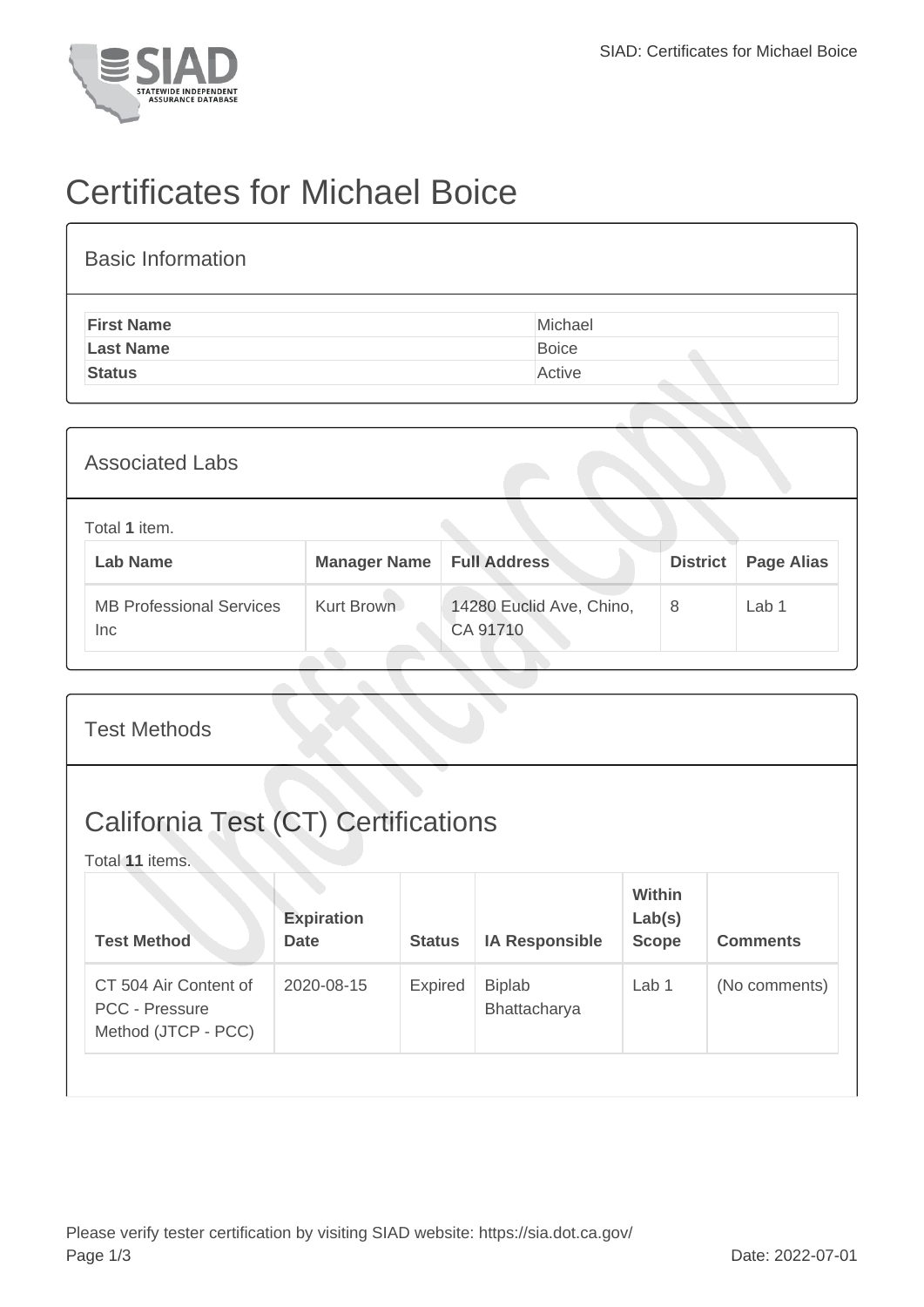

| <b>Test Method</b>                                                                            | <b>Expiration</b><br><b>Date</b> | <b>Status</b>  | <b>IA Responsible</b>         | <b>Within</b><br>Lab(s)<br><b>Scope</b> | <b>Comments</b> |
|-----------------------------------------------------------------------------------------------|----------------------------------|----------------|-------------------------------|-----------------------------------------|-----------------|
| CT 518 Unit Weight -<br>PCC (JTCP - PCC)                                                      | 2020-08-15                       | <b>Expired</b> | <b>Biplab</b><br>Bhattacharya | Lab <sub>1</sub>                        | (No comments)   |
| <b>CT 523.1 Section B.1</b><br>& B.2 Flexural Strength<br>(Field Fabrication)<br>(JTCP - PCC) | 2019-11-15                       | Expired        | Seree Yenjai                  | Lab <sub>1</sub>                        | (No comments)   |
| CT 523.2 Section B.3<br>Flexural Strength (Lab<br>Test)                                       | 2019-11-15                       | Expired        | Seree Yenjai                  | Lab <sub>1</sub>                        | (No comments)   |
| CT 524 Flexural<br>Strength of Rapid<br>Strength - PCC                                        | 2019-11-15                       | <b>Expired</b> | Seree Yenjai                  | Lab <sub>1</sub>                        | (No comments)   |
| <b>CT 533 Ball</b><br><b>Penetration - PCC</b>                                                | 2019-11-15                       | Expired        | Seree Yenjai                  | Lab 1                                   | (No comments)   |
| CT 539 Sampling<br>Fresh Concrete (JTCP<br>$- PCC$                                            | 2020-08-15                       | Expired        | <b>Biplab</b><br>Bhattacharya | Lab 1                                   | (No comments)   |
| CT 540 Making<br>Cylinders - PCC (JTCP<br>$- PCC$                                             | 2020-08-15                       | <b>Expired</b> | <b>Biplab</b><br>Bhattacharya | Lab <sub>1</sub>                        | (No comments)   |
| CT 543 Air Content of<br>PCC - Volumetric<br>Method (JTCP - PCC)                              | 2020-08-15                       | <b>Expired</b> | <b>Biplab</b><br>Bhattacharya | Lab 1                                   | (No comments)   |
| CT 556 Slump - PCC<br>(JTCP - PCC)                                                            | 2020-08-15                       | <b>Expired</b> | <b>Biplab</b><br>Bhattacharya | Lab 1                                   | (No comments)   |